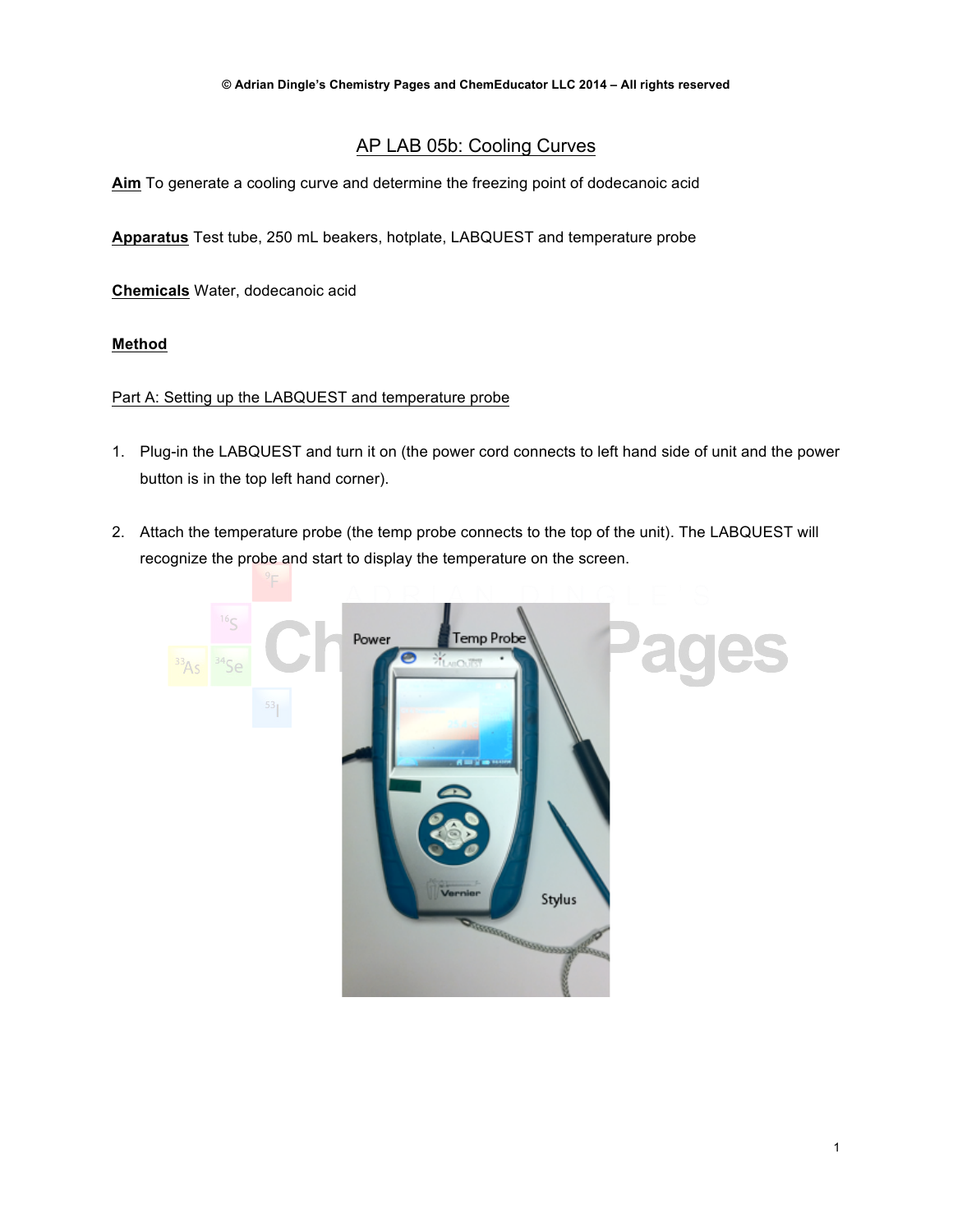- 3. Use the stylus on the touch screen to select '*Mode*';
	- Ensure the *'Mode'* is set to 'Time Based'
	- Change the '*Interval'* to 2s/sample (this will automatically set *'Rate'* to 0.5 samples/s)
	- Set the '*Length*' to 600 s
- 4. Press OK.

At this point the LABQUEST is set up and ready to be used.

#### Part B: Collecting the data

- 1. Half fill a 250 mL beaker with cold water and place it on the hotplate.
- 2. Turn on the hotplate and place the test tube containing the solid dodecanoic acid into the beaker.
- 3. **Monitor the dodecanoic acid carefully**. When the acid has completely melted, leave the test tube on the hotplate for another 60 seconds, then carefully remove the test tube from the hot water and place it into a different, empty 250 mL beaker.
- 4. Insert the temperature probe into the liquid dodecanoic acid and stir constantly. When the temperature reaches 50.0 $\degree$ C, start the data collection by pressing the green button in the bottom left corner of the LABQUEST screen.



5. **Continue to constantly stir** the dodecanoic acid with the temperature probe throughout the experiment. Allow the data to be collected for the full, 600 s.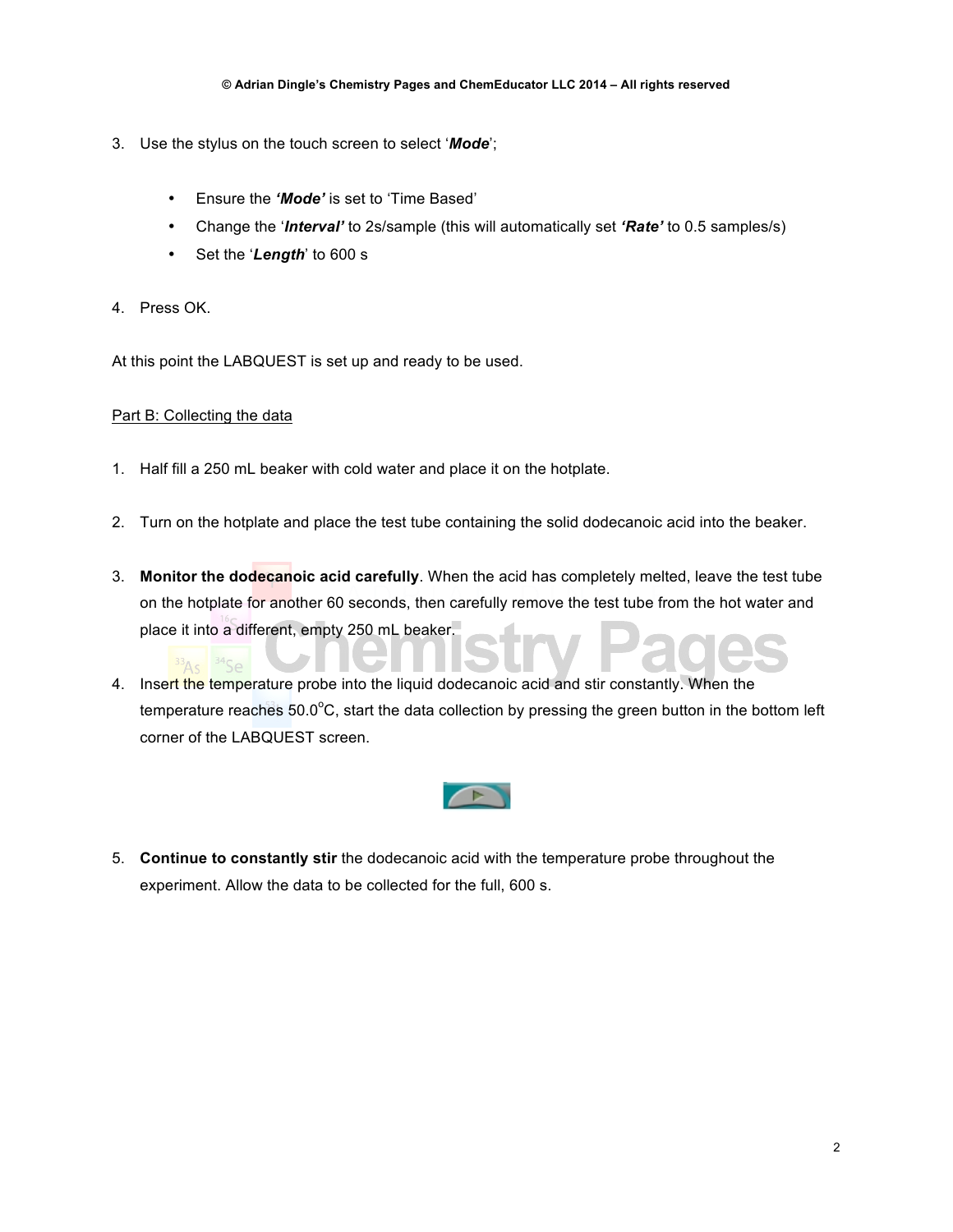## **Results**

In the space below, *sketch* the cooling curve that you have generated, labeling axis carefully and using the data table to give relevant temperatures and times, plus label it as completely as possible.

(You can toggle between data and graph modes on the LABQUEST by using the buttons on the screen, below.)



Use your data to suggest a temperature for the freezing point of dodecanoic acid.